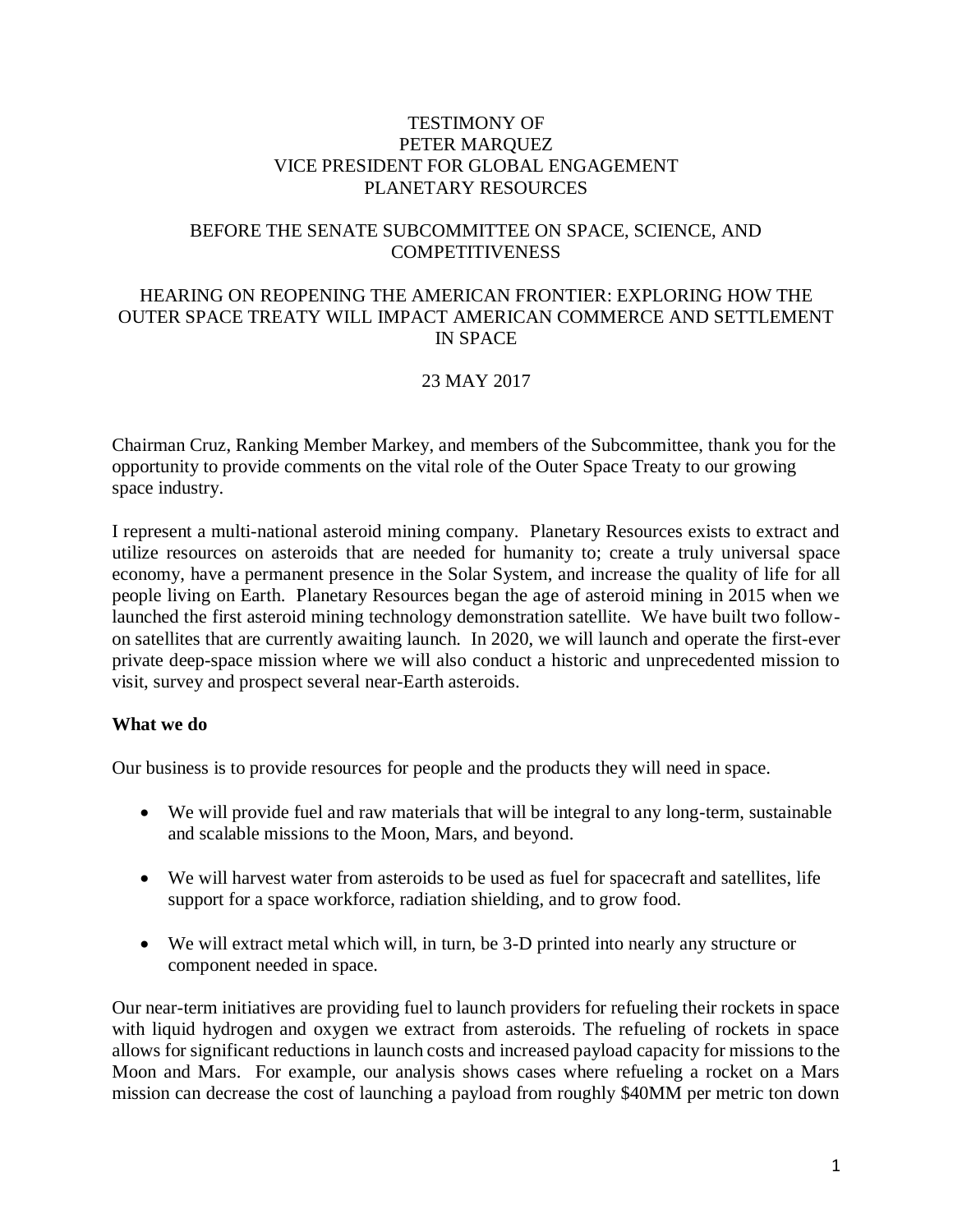to \$11MM per metric ton while simultaneously increasing the maximum payload capacity from about 3 metric tons to 26 metric tons. Long-term and permanent exploration is infeasible without space resource utilization.

Longer-term, platinum group metals are also one of our key targets. They are extremely rare on Earth but in nearly limitless supply on asteroids. For example, a single 500-meter platinum rich asteroid contains 175 times the global annual output of platinum or 1.5 times the known global platinum reserves. Our activities will make these previous scarce resources ubiquitous and increase the quality of life for all humanity.

# **The Context**

Less than a decade ago, asteroid mining was still relegated to science fiction novels or movies. In the span of the past few years we have been able to harness a confluence of technical development, increasing scientific knowledge, and reductions in costs to move asteroid mining from fiction to reality. But there is still much to learn and do.

The position we find ourselves in today regarding asteroid mining is not much different than the situation our predecessors found themselves in over 50 years ago. Many of the technologies that would define the space age were still in development and there was uncertainty as to how space activities would evolve. The U.S. had a firm position that private activities would play a key role in the future of space. The Soviet Union, on the other hand, sought to have space operations limited to Governments. If the U.S. had not promoted commercial space activities in the 1960s I would not be here today, my fellow witnesses would not be here, there would be no Blue Origin, no SpaceX, no Virgin Galactic, no XPrize, and none of the hundreds of small businesses that support our commercial space industry would exist.

Today, we find ourselves in a time of opportunity. The breadth of space activities, and the services they provide to people in space and on Earth, is growing exponentially. This period of unprecedented space expansion is a product of the stability that we have had in space since the launch of Sputnik in 1957. Despite global tensions, space has remained a realm of peace and predictability. That stability, in no small part, has been assured by the tenets of the Outer Space Treaty. Through the development of a common agreement with the international community the foundational precepts of the Treaty have keep the space domain safe, stable and sustainable for 50 years.

# **The Value of the Foundations of the Space Legal Regime**

For Planetary Resources to accomplish our mission, we need such stability and predictability, not only in space but also in the domestic and international legal landscapes. This Nation has a history of not only supporting commercial space activities but leading and implementing the international legal structure that allowed it to exist in the first place.

The U.S. National Space Policy was founded on these legal principles. Indeed, every President since Eisenhower has espoused the same principles for space exploration and utilization which, in turn, became the foundation of our international legal environment and the Outer Space Treaty.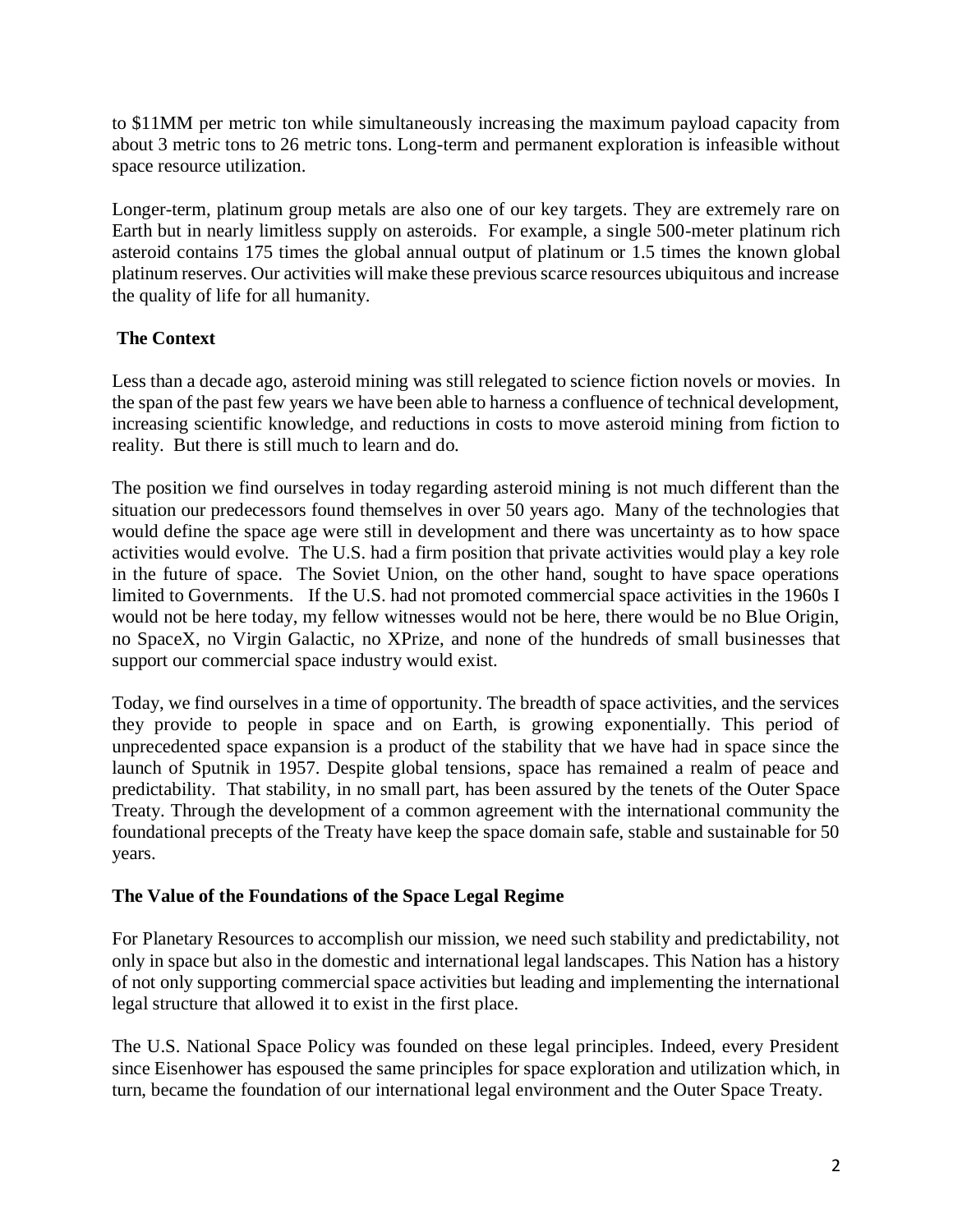Given its central role in assuring peace and stability in space, our success relies very much on the Outer Space Treaty. The consistent interpretation and application of the Treaty by the U.S. Government provides a predictable environment in which we can flourish. Since the dawn of the space age, as new technologies and capabilities have arisen, the Treaty has proven to be a flexible foundation for space activities. Indeed, one of the keys to the Treaty's enduring relevance is that its framers did not attempt to regulate specific space activities. To do so then—or today, for that matter—would be a recipe for obsolescence. Instead, the Treaty establishes certain foundational principles, and a basic legal framework within which space activities have been addressed through dialogue among States and implementing legislation by national legislatures.

Perhaps the most crucial dimension of the Outer Space Treaty for our company is the Treaty's enabling framework for space resource utilization. At this moment in time, as Planetary Resources brings utilization of asteroid resources ever closer to humanity's reach, there are active discussions in the international community about how to interpret and apply the Outer Space Treaty to these historic activities. The United States comes to these negotiations from a position of strength. For one, the U.S. Government played a leading role in the Treaty's formation. Yet it is the unbroken consistency of the United States' interpretation of the Treaty, over fifty years and across the past twelve Presidential administrations, that is the key to our credibility in this process.

## **The Importance of Domestic Legislation in the Context of the OST**

For Planetary Resources, the value of the international legal framework for space is clear – without it we would be trying to operate in an anarchic reality. However, for that regime to be meaningful and responsive to the advancement and expansion of space technologies, its tenets must be appropriately interpreted and implemented by effective national legislation.

Relevant to space resources, the United States has Title IV of the Commercial Space Launch and Competitiveness Act (CSLCA) which recognizes the legal right to own resources extracted from asteroids, in full accordance with international law. Planetary Resources strongly thanks the Senate, and specifically, this Committee's Members and staff in developing and passing this law.

The leadership of the U.S. Government, nationally and internationally, and the steadfast support to commercial space activities created technological advances that increased our scientific knowledge, economic prosperity, and international security. That support continues today as evidenced by this hearing today and the Committee's continued strong interest in nurturing this industry that is critical to both national security and economic competiveness.

The Space Resource Utilization Act of 2015 is an excellent example of the ways the Congress can support innovative, new commercial space activities by building atop the Outer Space Treaty's basic foundation. We are confident that U.S. diplomats, strengthened by the United States' unmatched consistency in interpreting the Treaty, will continue to engage with the international community and find common direction on the interpretation of the Treaty in a manner that promotes innovative, ground-breaking commercial space activities.